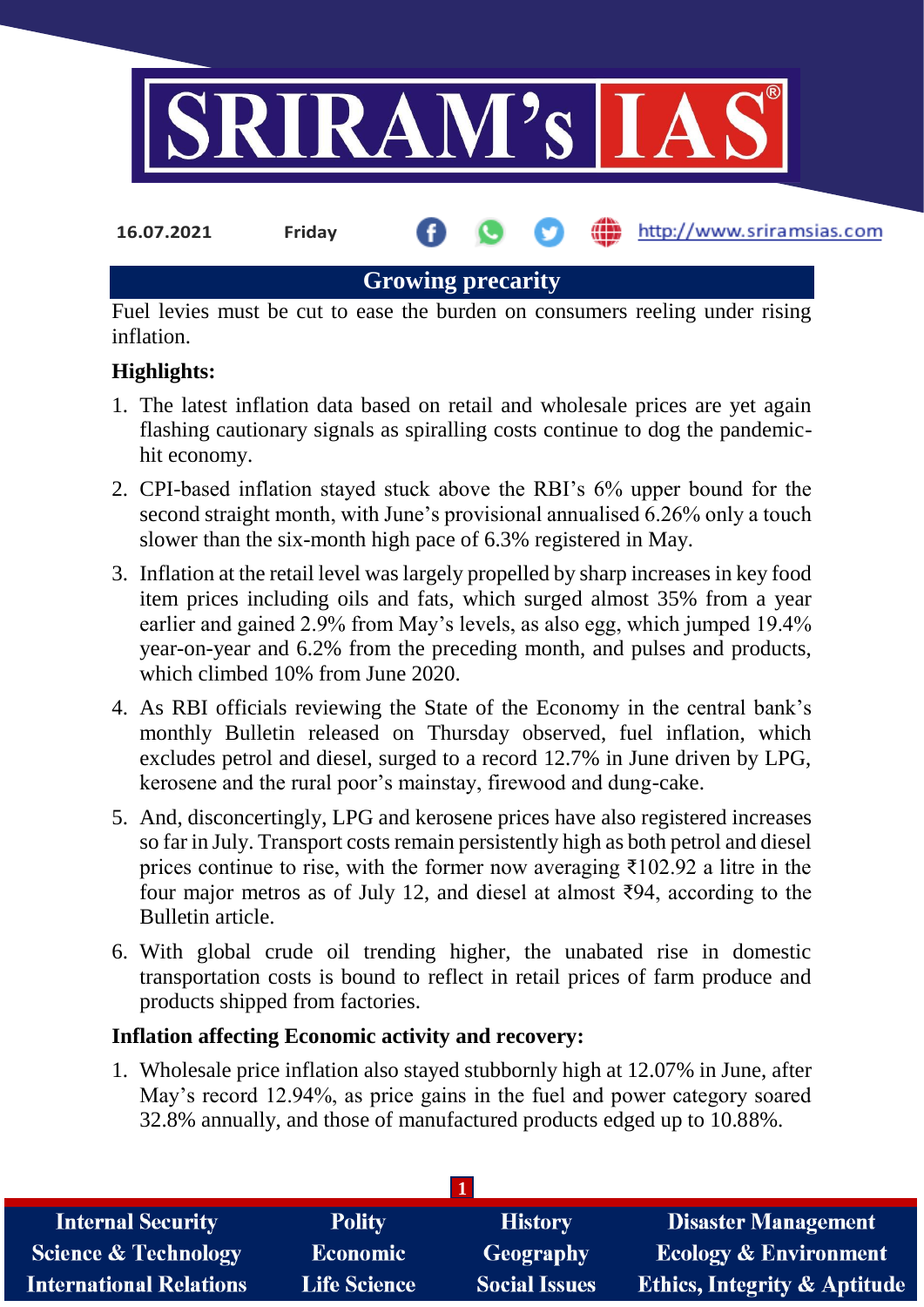

2. Medium and small-scale industrial units, already struggling to cope with the pandemic's impact on demand and overall finances, now face rising raw material and input costs.

http://www.sriramsias.com

- 3. With manufacturing activity contracting in June for the first time in 11 months as per IHS Markit's PMI, the economy is visibly struggling to regain traction in the wake of the second wave, which has eroded demand and consumptive capacity in both urban and rural markets.
- 4. Add to this the looming possibility that this year's monsoon rains may be less than adequate, either temporally or spatially, disrupting agricultural output and the outlook for both inflation and growth gets significantly clouded.

With cumulative rainfall since June 1 being 5% below average and 12 weather subdivisions spanning 37% of the country's area experiencing deficient rainfall as of July 15, and the pandemic still nowhere near under control, the risk of precarity and hardship rising in the rural hinterland is very real. The Government must, at the very least, cut fuel taxes to ease the burden on consumers.

# **Ending the impasse**

India, China cannot put the distrust of the past behind without resolving the border issue.

## **Highlights:**

**16.07.2021 Friday**

- 1. India's relations with China have been in deep freeze for over a year. The crisis on the LAC remains unresolved, and tens of thousands of soldiers from both sides still remain deployed in forwarding areas.
- 2. Against this backdrop, Wednesday's meeting between External Affairs Minister S. Jaishankar and his Chinese counterpart Wang Yi in Dushanbe assumes significance.
- 3. Their last meeting in Moscow, in September 2020, took place in the aftermath of the Galwan Valley clash and at a time of a tinderbox-like situation south of Pangong Lake, with troops and artillery dangerously close to each other on the heights of the Kailash Range.
- 4. A political agreement then paved the way for both sides to disengage in February, but the agreements in Galwan and Pangong Lake, where both sides

**2**

| <b>Internal Security</b>        | <b>Polity</b>       | <b>History</b>       | <b>Disaster Management</b>              |
|---------------------------------|---------------------|----------------------|-----------------------------------------|
| <b>Science &amp; Technology</b> | <b>Economic</b>     | Geography            | <b>Ecology &amp; Environment</b>        |
| <b>International Relations</b>  | <b>Life Science</b> | <b>Social Issues</b> | <b>Ethics, Integrity &amp; Aptitude</b> |